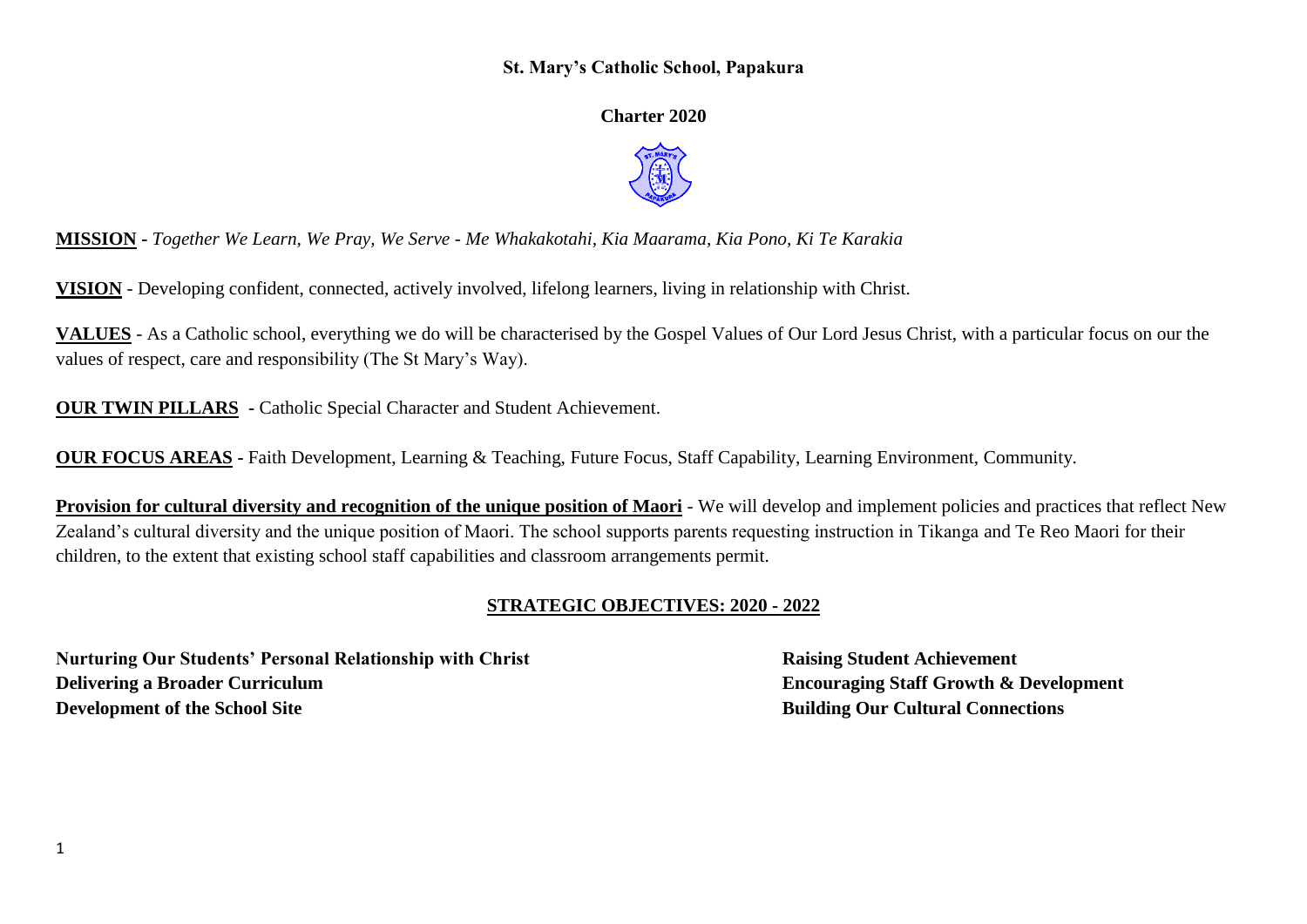| <b>STRATEGIC OBJECTIVES: 2020 - 2022</b>                                             |                                                                                                                                                                                                                                                                                                                                                                                                                                                                                                    |                                                                                                                                             |                                                                                                                                             |  |  |  |  |
|--------------------------------------------------------------------------------------|----------------------------------------------------------------------------------------------------------------------------------------------------------------------------------------------------------------------------------------------------------------------------------------------------------------------------------------------------------------------------------------------------------------------------------------------------------------------------------------------------|---------------------------------------------------------------------------------------------------------------------------------------------|---------------------------------------------------------------------------------------------------------------------------------------------|--|--|--|--|
| Objective                                                                            | 2020                                                                                                                                                                                                                                                                                                                                                                                                                                                                                               | 2021                                                                                                                                        | 2022                                                                                                                                        |  |  |  |  |
| <b>Nurturing Our Students'</b><br><b>Personal Relationship with</b><br><b>Christ</b> | Provide visual signs of our Catholic Character in school<br>environment<br>CC Annual Self-Review - Dimension 3 – Christian Witness<br>Invite families of $5.3 - 5.4$ students to enroll for sacramental<br>programme.<br>Support the faith formation of staff<br>• RE paper $(2nd$ semester)<br>New Teachers – Teachers New to Catholic Schools<br>Course<br><b>Teaching Staff Retreat</b><br>$\bullet$<br>Review school processes for informing parents/caregivers about<br>RE programme delivery | CC Self - Review- Dimension 1<br>- Encounter with Christ<br>Strengthen digital provision of<br>RE<br>Review teaching about House<br>Patrons | CC Self-Review-<br>Dimension $2 -$ Growth in<br>Knowledge<br>Review systems for<br>financial support for<br>students from needy<br>families |  |  |  |  |
| <b>Raising Student</b><br><b>Achievement</b>                                         | Targets set on the basis of 2019 EOY data - Reading, Writing,<br>Maths                                                                                                                                                                                                                                                                                                                                                                                                                             | Review COL involvement                                                                                                                      |                                                                                                                                             |  |  |  |  |
|                                                                                      | Education Review Office external review scheduled in 2020                                                                                                                                                                                                                                                                                                                                                                                                                                          | Preparation for decapitation<br>(closing roll to $Yr7 & 8$<br>students) in preparation for                                                  |                                                                                                                                             |  |  |  |  |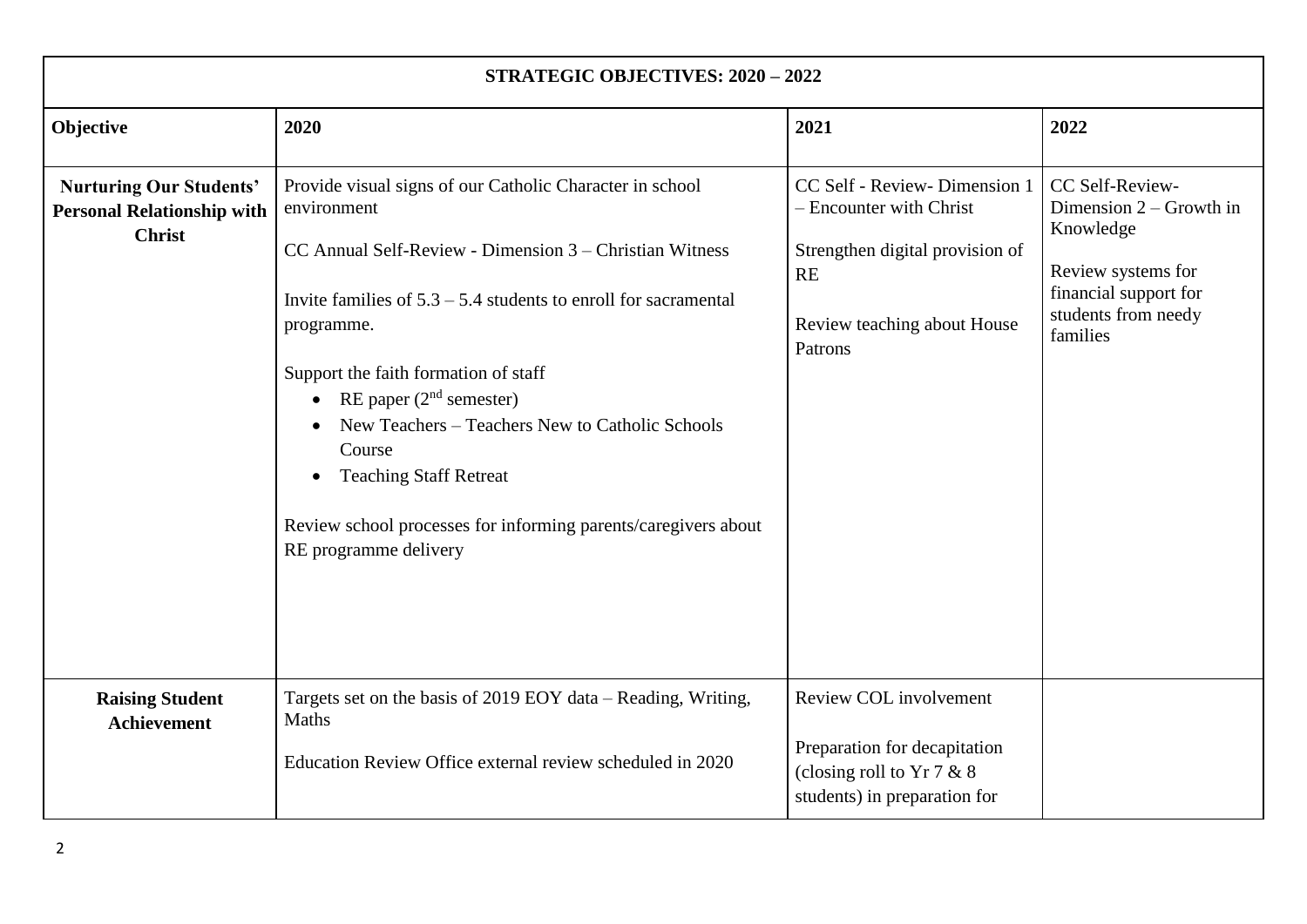|                                                  | Team restructure – 4 Teams: Bethlehem (Yr1 & 2, Nazareth (Yr 3<br>& 4), Jerusalem (Yr 5 & 6), Emmaus (Yr 7 & 8).<br>Review staffing allocation $- AP$ , 4 teams<br>Confirm school-wide communication tool (Seesaw vs E-tap<br>parent portal) | opening of St Ignatius Catholic<br>College       |                        |
|--------------------------------------------------|----------------------------------------------------------------------------------------------------------------------------------------------------------------------------------------------------------------------------------------------|--------------------------------------------------|------------------------|
| <b>Delivering a Broader</b><br><b>Curriculum</b> | Additional curriculum focus reports - Science, Technology<br>Digital Technology Curriculum implementation<br>Review Physical Education curriculum delivery<br>Ensure sports programme alignment with interschool programmes                  | <b>STEAM</b> review<br>Review EOTC/Camps         | Arts curriculum review |
| <b>Encouraging Staff Growth</b><br>& Development | Building our staff culture after generational change<br>Leadership training -Principal, SMT, Team Leaders<br>Offer support for teachers aspiring to leadership<br>Digital Technology<br><b>Collaborative Practice</b>                        | Staff appointments<br>Fixed Term Units provision | Management review      |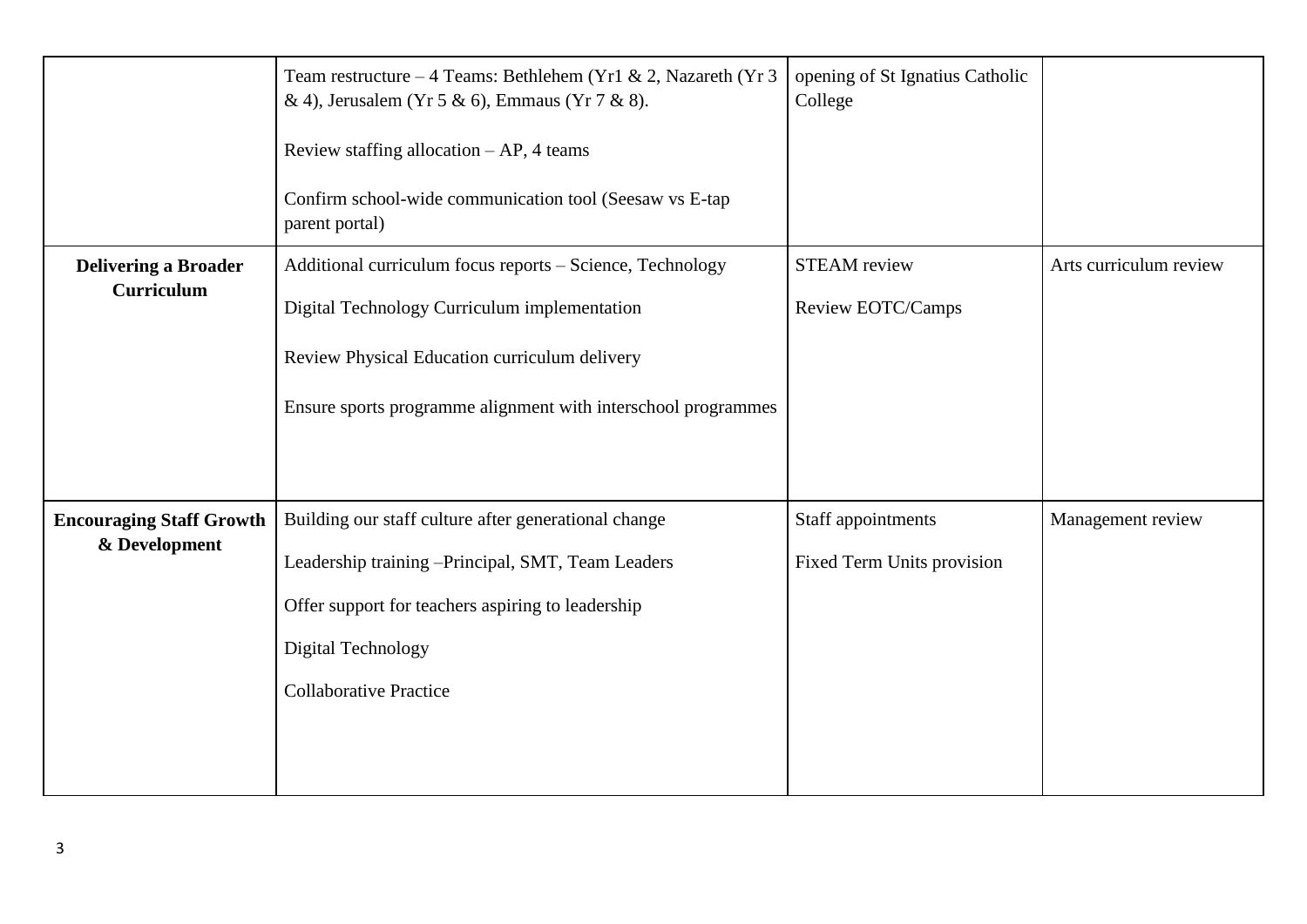| <b>Development of the School</b><br><b>Site</b>    | Room $15 - 19$ ILE Development – Consents, fundraising, contract   ILE completion<br>management, implementation.<br>Review Master Plan – Develop next stages                                                                              | Re-allocation of teaching<br>spaces after decapitation |
|----------------------------------------------------|-------------------------------------------------------------------------------------------------------------------------------------------------------------------------------------------------------------------------------------------|--------------------------------------------------------|
| <b>Building Our Cultural</b><br><b>Connections</b> | <b>BOT</b> Treaty training<br>Making Pacific cultures more visibly present in environment<br>Establish and support Pasifika liaison group<br>Use one Within Schools COL position to support Pasifika<br>achievement and family engagement |                                                        |

| 2020 Annual Plan                                                                                                                                                   |                   |                                                                                          |                                          |                                                                                                                                       |  |  |
|--------------------------------------------------------------------------------------------------------------------------------------------------------------------|-------------------|------------------------------------------------------------------------------------------|------------------------------------------|---------------------------------------------------------------------------------------------------------------------------------------|--|--|
| <b>Item</b>                                                                                                                                                        | <b>Time Frame</b> | <b>Budget</b>                                                                            | <b>Responsibility</b>                    | <b>Desired Outcome</b>                                                                                                                |  |  |
| <b>Nurturing Our Students' Personal Relationship with Christ</b>                                                                                                   |                   |                                                                                          |                                          |                                                                                                                                       |  |  |
| Provide visual signs of our Catholic<br>Character in school environment                                                                                            | Ongoing           | Property/RE budget                                                                       | Staff, Property Committee,<br><b>DRS</b> | There are visible Catholic signs and<br>symbols in the school environment                                                             |  |  |
| Support the faith formation of staff<br>RE paper $(2nd$ semester)<br>New Teachers - Teachers<br>$\bullet$<br>New to Catholic Schools Day<br>Teaching staff retreat | Ongoing           | PD Budget<br><b>Teacher Only Day</b><br><b>Budget</b><br>Relief budget<br>Retreat budget | DRS, Principal, RE advisors              | Staff's faith is nourished and RE<br>curriculum knowledge developed<br>through the provision of targeted<br>professional development. |  |  |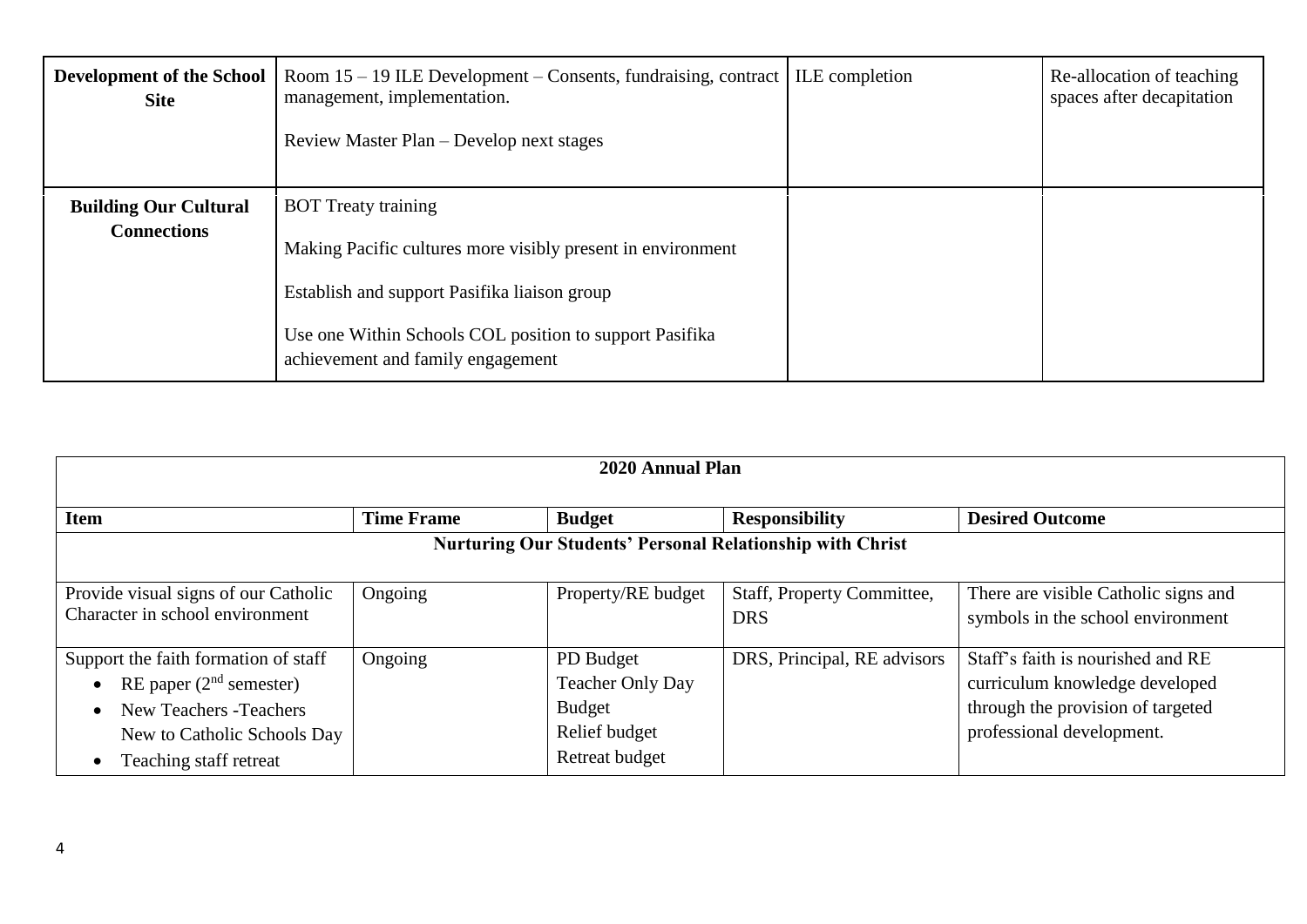| Invite families of $5.2 - 5.4$ students<br>to enroll for sacramental programme. | 2 x year         |                                    | DRS, Parish Priest        | 5.2 - 5.4 preference students are offered<br>opportunities to receive these |
|---------------------------------------------------------------------------------|------------------|------------------------------------|---------------------------|-----------------------------------------------------------------------------|
|                                                                                 |                  |                                    |                           | sacraments.                                                                 |
| Review school processes for                                                     | T2               |                                    | DRS, Team Leaders         | Parents are informed about RE                                               |
| informing parents/caregivers about                                              |                  |                                    |                           | programme content and delivery.                                             |
| RE programme delivery                                                           |                  |                                    |                           |                                                                             |
| <b>Catholic Special Character Annual</b>                                        | T 3 & 4          |                                    | Catholic Character        | The school's Catholic Special Character                                     |
| Self-Review - Dimension $3 -$                                                   |                  |                                    | Committee, DRS, Principal | will be reviewed and reported on to the                                     |
| <b>Christian Witness</b>                                                        |                  |                                    |                           | Bishop.                                                                     |
|                                                                                 |                  |                                    |                           |                                                                             |
|                                                                                 |                  | <b>Raising Student Achievement</b> |                           |                                                                             |
| Reading Targets - % Students                                                    | Set by 1st March | Professional                       | Leadership Team, Teachers | Maori – 90% at/above (2019: 92%)                                            |
| at/above Curriculum Expectations                                                |                  | development                        |                           | Pasifika - 90% at/above (2019: 84%)                                         |
| (Targets set on the basis of 2019)                                              |                  | budget/COL                         |                           | ALL - 90% at/above (2019: 89%)                                              |
| EOY data)                                                                       |                  | provision                          |                           |                                                                             |
|                                                                                 |                  |                                    |                           |                                                                             |
|                                                                                 |                  |                                    |                           |                                                                             |
| Writing Targets - % Students                                                    | Set by 1st March | Professional                       | Leadership Team, Teachers | Maori - 90% at/above (2019: 88%)                                            |
| at/above Curriculum Expectations                                                |                  | development                        |                           | Pasifika - 80% at/above (2019: 72%)                                         |
| (Targets set on the basis of 2019                                               |                  | budget/COL                         |                           | $ALL - 85\%$ at/above (2019: 78%)                                           |
| EOY data)                                                                       |                  | provision                          |                           |                                                                             |
|                                                                                 |                  |                                    |                           |                                                                             |
| Mathematics Targets - % Students                                                | Set by 1st March | Professional                       | Leadership Team, Teachers | Maori – 90% at/above (2019: 88%)                                            |
| at/above Curriculum Expectations                                                |                  | development                        |                           | Pasifika – 80% at/above (2019: 76%)                                         |
| (Targets set on the basis of 2019)                                              |                  | budget/COL                         |                           | $ALL - 90\%$ at/above (2019: 84%)                                           |
| EOY data)                                                                       |                  | provision                          |                           |                                                                             |
|                                                                                 |                  |                                    |                           |                                                                             |
| <b>Education Review Office external</b>                                         | T1 or 2          |                                    | Board, Leadership Team,   | The school receives external feedback on                                    |
| review scheduled in 2020                                                        |                  |                                    | Staff                     | its current provision and future direction                                  |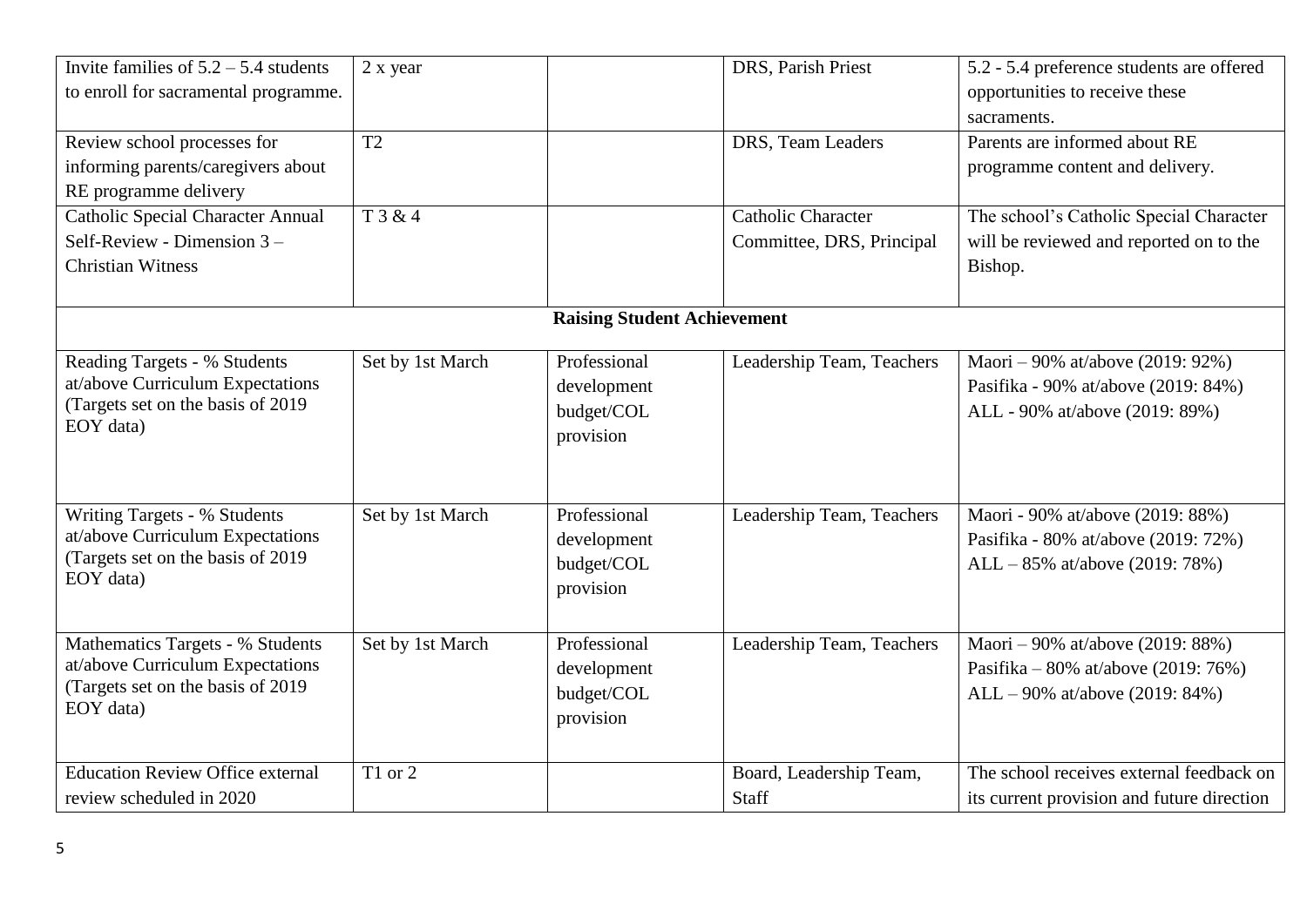| Implement new 4 teaching team        | January, then ongoing           |                                        | Principal, Leadership Team | The school delivers the curriculum         |
|--------------------------------------|---------------------------------|----------------------------------------|----------------------------|--------------------------------------------|
| structure                            |                                 |                                        |                            | through its four new teams. Teachers       |
| Bethlehem (Yr1 & 2<br>$\bullet$      |                                 |                                        |                            | work collaboratively to raise student      |
| Nazareth (Yr 3 & 4                   |                                 |                                        |                            | achievement in a manner consistent with    |
| Jerusalem (Yr 5 & 6)                 |                                 |                                        |                            | the school's Catholic Special Character.   |
| Emmaus (Yr $7 & 8$ )<br>$\bullet$    |                                 |                                        |                            |                                            |
| Review staffing allocation $-AP$ , 4 | Term 4                          |                                        | Board, Principal           | The Board reviews the effectiveness of     |
| teams                                |                                 |                                        |                            | the new school structure and the impact    |
|                                      |                                 |                                        |                            | on student achievement and school          |
|                                      |                                 |                                        |                            | finances of maintaining a non-teaching     |
|                                      |                                 |                                        |                            | Assistant Principal role.                  |
| Develop one communication tool       |                                 | \$2,000                                | Principal, IT teacher      | Parents receive communication through      |
| (Seesaw or E-tap parent portal)      |                                 |                                        |                            | a process that is consistent throughout    |
|                                      |                                 |                                        |                            | the school                                 |
|                                      |                                 | <b>Delivering a Broader Curriculum</b> |                            |                                            |
|                                      |                                 |                                        |                            |                                            |
| Digital Technology Strand            | Ongoing                         | <b>COL PD</b>                          | Across and Within School   | The school is ready to deliver the digital |
| implementation                       |                                 |                                        | COL, Tchr i/c IT           | technology curriculum by 2020              |
| Additional curriculum focus reports  | T <sub>2</sub> , T <sub>3</sub> |                                        | DP/AP                      | The Board receive a broader range of       |
| - Science, Technology                |                                 |                                        |                            | feedback on delivery of the curriculum.    |
| <b>Review Physical Education</b>     |                                 |                                        | Senior Management,         | The school gives a more balanced PE        |
| curriculum delivery                  |                                 |                                        | <b>Teaching Staff</b>      | programme, more aligned to the             |
|                                      |                                 |                                        |                            | curriculum demands than is possible        |
|                                      |                                 |                                        |                            | purely though a sport-dominated            |
|                                      |                                 |                                        |                            | delivery plan                              |
| Ensure sports programme alignment    | T <sub>1</sub>                  |                                        | Tchr i/c Sport             | There is a logical progression in sports   |
| with interschool programmes          |                                 |                                        |                            | programme - School Events, North           |
|                                      |                                 |                                        |                            | Counties, Zone, Auckland Champs for        |
|                                      |                                 |                                        |                            | major school events                        |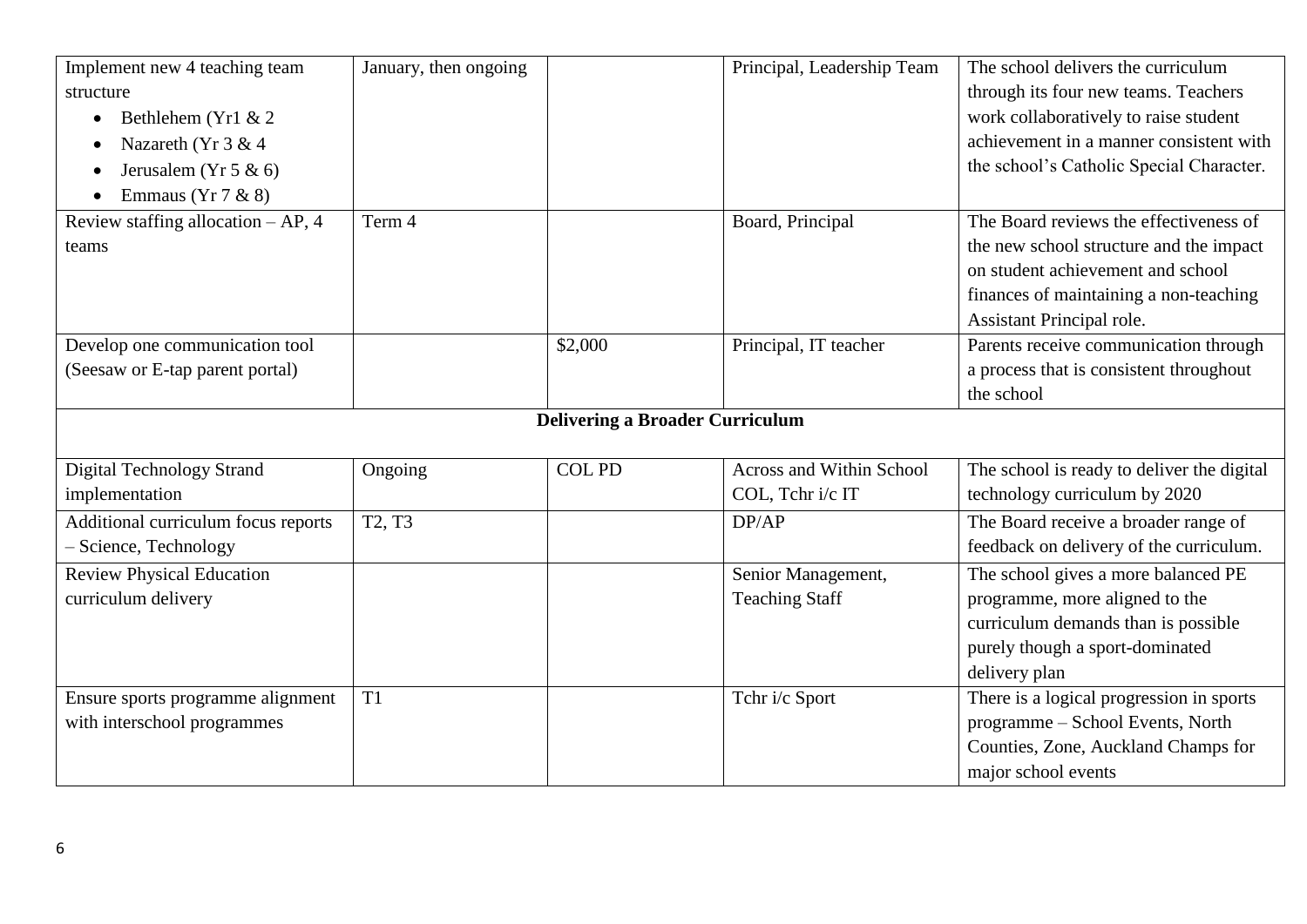|                                                             | <b>Encouraging Staff Growth &amp; Development</b>                            |                                                                                                                                                                                                                       |                                                                  |                                                                                                                                                                                                                                                                         |  |  |
|-------------------------------------------------------------|------------------------------------------------------------------------------|-----------------------------------------------------------------------------------------------------------------------------------------------------------------------------------------------------------------------|------------------------------------------------------------------|-------------------------------------------------------------------------------------------------------------------------------------------------------------------------------------------------------------------------------------------------------------------------|--|--|
|                                                             |                                                                              |                                                                                                                                                                                                                       |                                                                  |                                                                                                                                                                                                                                                                         |  |  |
| Building our staff culture after<br>generational change     | All Year - Beginning<br>with Teacher Only<br>Days in January then<br>ongoing | Staff development<br>budget provision                                                                                                                                                                                 | Principal, DP, AP, DRS                                           | The school staff develop a cohesive feel,<br>a shared understanding of the charism,<br>ethos and values of the school, its parish<br>and community relationships and our<br>commitment to the twin pillars of<br>Catholic Special Character and student<br>achievement. |  |  |
| Leadership training -Principal, SMT,<br><b>Team Leaders</b> |                                                                              | Staff development<br>budget provision.<br>COL provision                                                                                                                                                               | Principal                                                        | Leadership capability is enhanced<br>through targeted professional<br>development.                                                                                                                                                                                      |  |  |
| Digital Technology strand delivery                          | Ongoing                                                                      | COL - Across and<br>Within School<br>teachers,<br>MOE/COL-provided<br><b>PLD</b><br>One Within School<br>COL allocation<br><b>STEAM Room</b><br>resource provision<br>(\$5,000 in Capital<br><b>Budget provision)</b> | COL teachers, Senior<br>management staff, Tchr i/c<br>IT         | Staff are supported to deliver the digital<br>technology strand of the Technology<br>curriculum in 2020. The school's<br>curriculum includes provision for<br>delivery of the DT Strand.                                                                                |  |  |
| Collaborative teaching practice and<br>effective teams      | Teacher Only Day then<br>ongoing                                             | PD Budget - \$1500                                                                                                                                                                                                    | Leadership Team, Outside<br>facilitator, COL-funded<br>providers | Teachers are supported in developing<br>their skills in working collaboratively in<br>support of the students in their Teams.                                                                                                                                           |  |  |
| Support & encourage aspiring<br>leaders                     | Ongoing                                                                      | Release time, course<br>costs                                                                                                                                                                                         | Principal, CSO                                                   | Teachers with leadership aspirations are<br>offered opportunities to take part in PD,                                                                                                                                                                                   |  |  |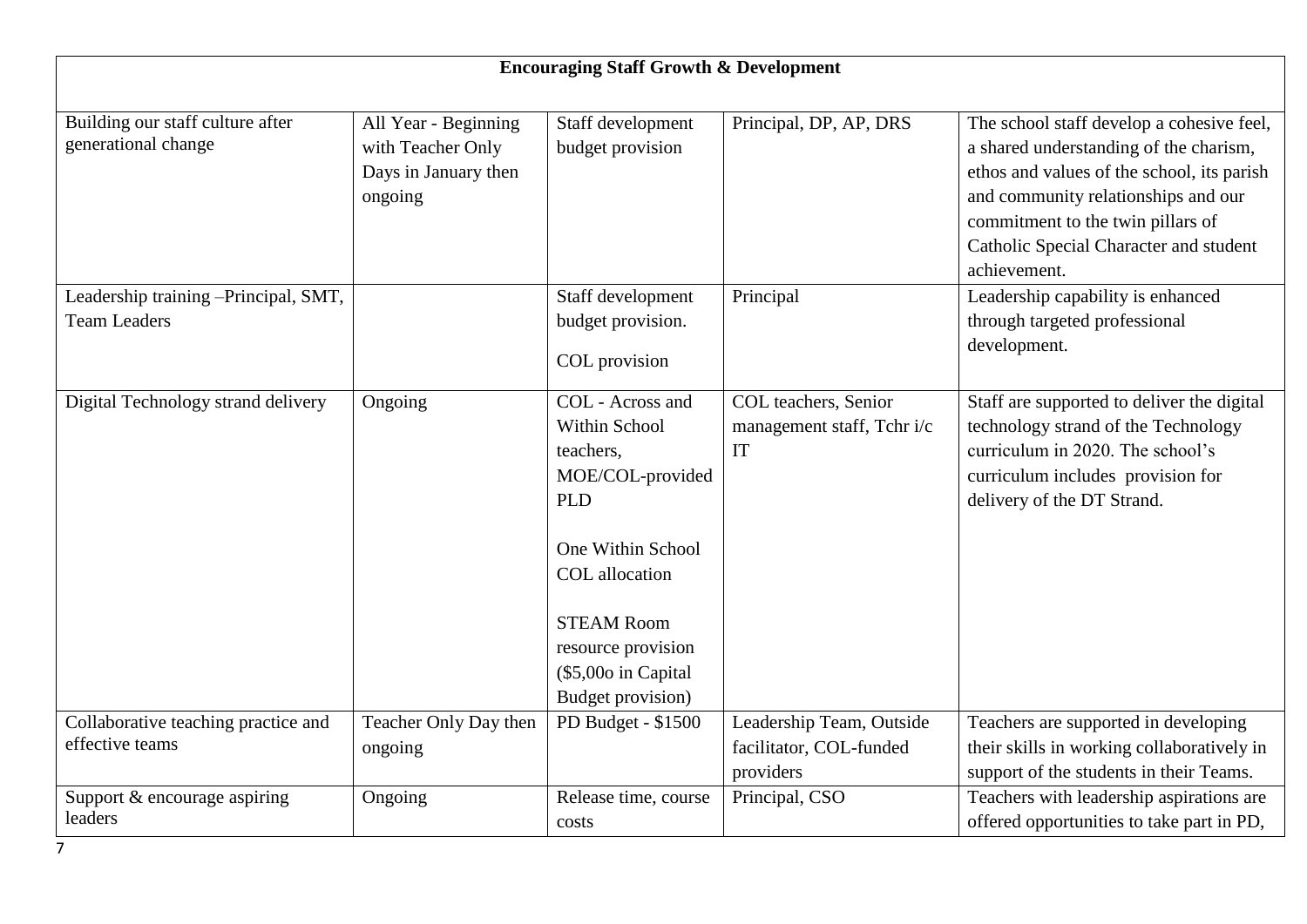|                                      |                     |                                          |                            | attend courses and join the Diocesan     |  |
|--------------------------------------|---------------------|------------------------------------------|----------------------------|------------------------------------------|--|
|                                      |                     |                                          |                            | Leadership Group.                        |  |
|                                      |                     | <b>Development of the School Site</b>    |                            |                                          |  |
| Room 15 – 19 ILE Development –       | Term 1 then ongoing | \$15,000 approvals,                      | Board, Leadership Team,    | The Board obtains approval to develop    |  |
| Diocesan approval, consents,         | until built         | plans                                    | staff                      | ILE spaces in Room 15 - 19 on the basis  |  |
| fundraising, contract management,    |                     |                                          |                            | of architectural drawings and costings.  |  |
| implementation.                      |                     | \$150,000 buildings                      |                            |                                          |  |
|                                      |                     |                                          |                            | Building work under way in 2020.         |  |
| Review Master Plan - Develop next    | Term 1 then ongoing | Property budget,                         | Leadership Team, Property  | The school's plans for long term site    |  |
| stages                               |                     | fundraising                              | committee, Board, Property | development reflect the Board's vision   |  |
|                                      |                     |                                          | Manager                    | for the school                           |  |
|                                      |                     | <b>Building Our Cultural Connections</b> |                            |                                          |  |
| <b>BOT/Staff Treaty training</b>     |                     |                                          | Principal, Board           | Staff and BOT are aware of their Treaty  |  |
|                                      |                     |                                          |                            | obligations                              |  |
| Making Pacific cultures more visibly | Term $1-3$          | Property budget                          | Property Committee, staff  | Visible signs and symbols of Pacific     |  |
| present in environment               |                     |                                          |                            | cultures are evident in the school,      |  |
|                                      |                     |                                          |                            | creating a more welcoming environment    |  |
|                                      |                     |                                          |                            | for Pacific students and their families. |  |
| Establish and support Pasifika       | Term 1              |                                          | Principal, Board, Averil   | A forum for communication with our       |  |
| liaison group                        |                     |                                          | Hiddleston                 | Pacific Island families is in place.     |  |
| Allocate one Within Schools          | Term 1 then ongoing | Within School                            | Principal                  | A staff member is given responsibility   |  |
| Teaching role in support of Pasifika |                     | Teacher position                         |                            | for supporting and strengthening         |  |
| student achievement and family       |                     |                                          |                            | engagement with the school's Pasifika    |  |
| engagement                           |                     |                                          |                            | community.                               |  |
| <b>School Self Review</b>            |                     |                                          |                            |                                          |  |
| CC Self-review focus – Dimension 3   | Term 3 & 4          |                                          | DRS, Principal, Catholic   | The school receives feedback on its      |  |
| <b>Christian Witness</b>             |                     |                                          | <b>Character Committee</b> | provision of Christian Witness to        |  |
|                                      |                     |                                          |                            | students and the community               |  |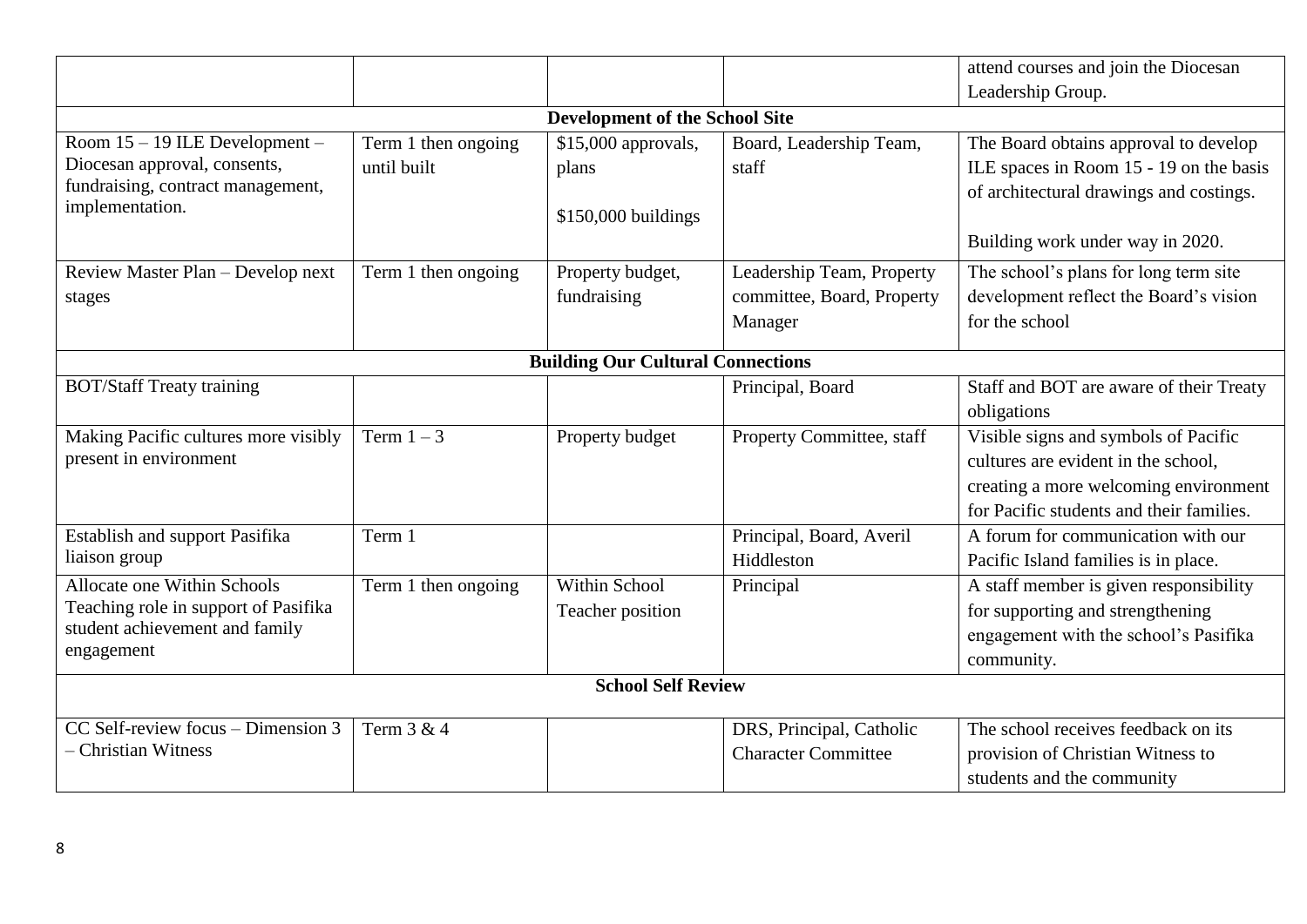| Consult community on anti-bullying   | T1 & 2      | Leadership Team, PB4L   | The school's St Mary's Way systems          |
|--------------------------------------|-------------|-------------------------|---------------------------------------------|
| procedure                            |             | Team, Board             | include steps for the identification of and |
|                                      |             |                         | response to bullying                        |
| <b>ERO External Education Review</b> | Term 1 or 2 | ERO, Staff, Board       | The school receives external feedback on    |
|                                      |             |                         | the quality of school operations            |
| Policy & Procedure Review            | Each term   | Principal, Staff, Board | Regular review of school policies and       |
| See Board Work Plan                  |             |                         | procedures takes place                      |

## **1. Trustee register: updated when there is any change of board membership and reviewed annually**

Approved number of elected parent representatives = 5

| <b>Name</b>           | <b>Phone/email</b>                                  | trustee (T), commissioner<br>(CMR), member (ME) | Position on board - chair (CH), Type of member - parent elected,<br>selected, co-opted, staff trustee,<br>student trustee, proprietor's<br>appointee, principal | <b>Date</b><br>started | <b>Date left</b><br>the board | <b>Current</b><br>term<br>expires |
|-----------------------|-----------------------------------------------------|-------------------------------------------------|-----------------------------------------------------------------------------------------------------------------------------------------------------------------|------------------------|-------------------------------|-----------------------------------|
| George Khoury         | 021 975 591<br>george.khoury@rossroofgroup.com      | <b>CH</b>                                       | Parent elected                                                                                                                                                  | 15/6/16                |                               | Election<br>2022                  |
| Evan Jensen           | 021 809 202<br>evanneats@hotmail.com                | (T) Deputy Chair                                | Proprietor's appointee                                                                                                                                          | 15/6/16                |                               | Election 2022                     |
| Judy Zanzottera       | 021 537 140<br>pizanzottera@gmail.com               | T) Secretary                                    | Parent elected                                                                                                                                                  | 15/6/16                |                               | Election 2022                     |
| Chris Butler          | 021 807 976<br>chris.butler@aucklandcouncil.govt.nz | T)                                              | Proprietor's appointee                                                                                                                                          | 15/6/16                |                               | Election 2022                     |
| Anna Buckley          | 09 298 4450<br>annab@stmaryspapakura.school.nz      | $\Gamma$                                        | Staff representative                                                                                                                                            | 11/12/19               |                               | Election 2022                     |
| Fr James Mulligan     | 09 298 5134<br>father.mulligan@gmail.com            | $\Gamma$                                        | Proprietor's appointee                                                                                                                                          | 21/2/19                |                               | Election 2022                     |
| <b>Wendy Peoples</b>  | 021 644 645<br>wendy@myharveys.co,bz                | T)                                              | Parent elected                                                                                                                                                  | 25/10/18               |                               | Election 2022                     |
| Damian Williams       | 021 0256 3709<br>damian.williams@windowslive.com    | T)                                              | Parent elected                                                                                                                                                  | 15/6/16                |                               | Election 2022                     |
| Greg Howarth          | 021 778 801<br>greg.howarth@crombielockwood.co.nz   | (T)                                             | Parent elected                                                                                                                                                  | 20/6/19                |                               | Election 2022                     |
| Catherine Venu        | 021 109 9514<br>catherine venu@msn.com              | T)                                              | Proprietor's appointee                                                                                                                                          | 20/6/19                |                               | Election 2022                     |
| Margaret Pahina       | 027 956 936<br>margaretpahina@gmail.com             | N/A) Minutes Secretary                          | <b>Employed Minutes Secretary</b>                                                                                                                               | 20/02/20               |                               |                                   |
| Audrey Kippen (acting | principal@stmaryspapakura.school.nz                 | Principal                                       | Principal                                                                                                                                                       | 28/01/20               |                               |                                   |

–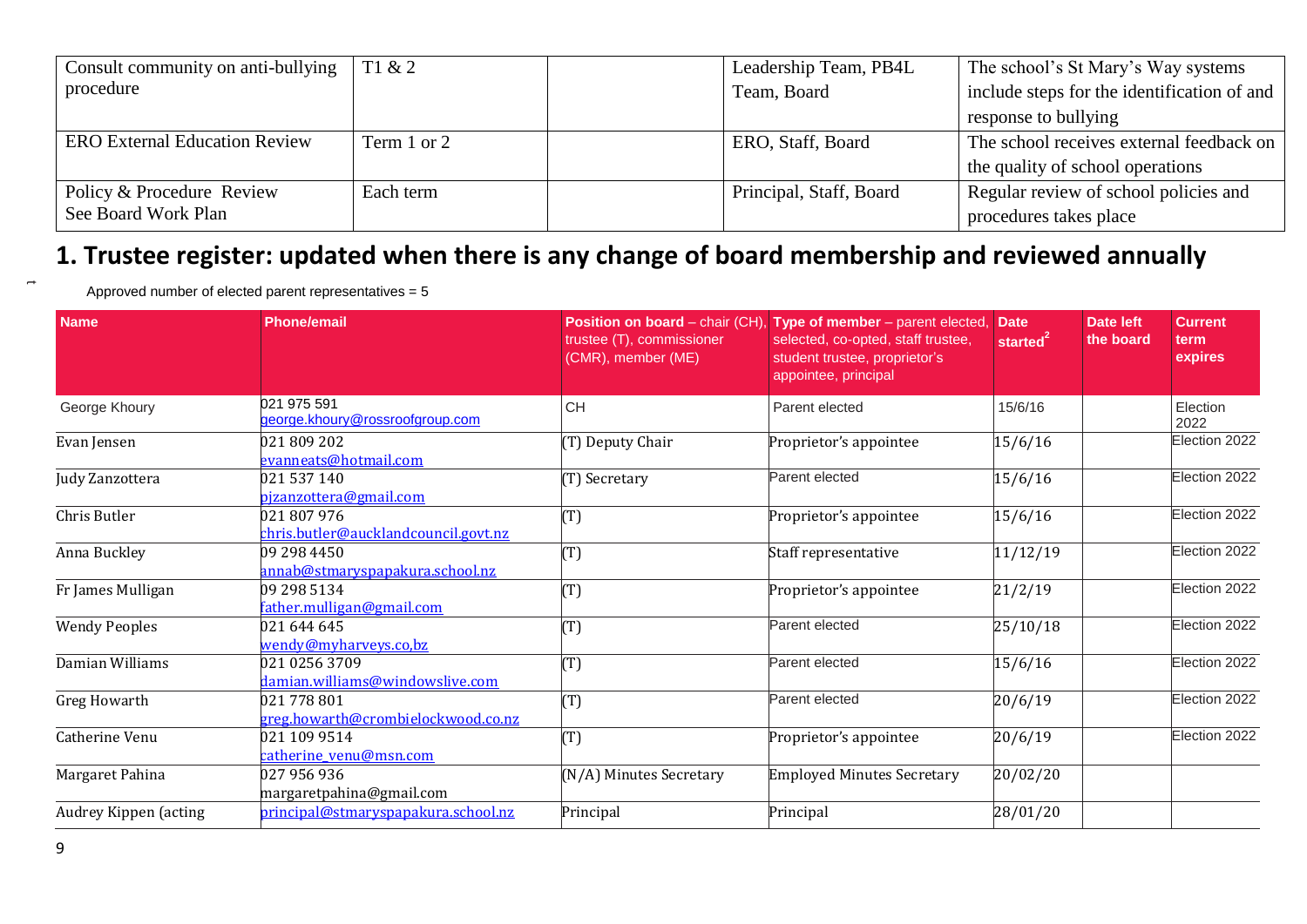| Principal) |  |  |  |  |  |  |
|------------|--|--|--|--|--|--|
|------------|--|--|--|--|--|--|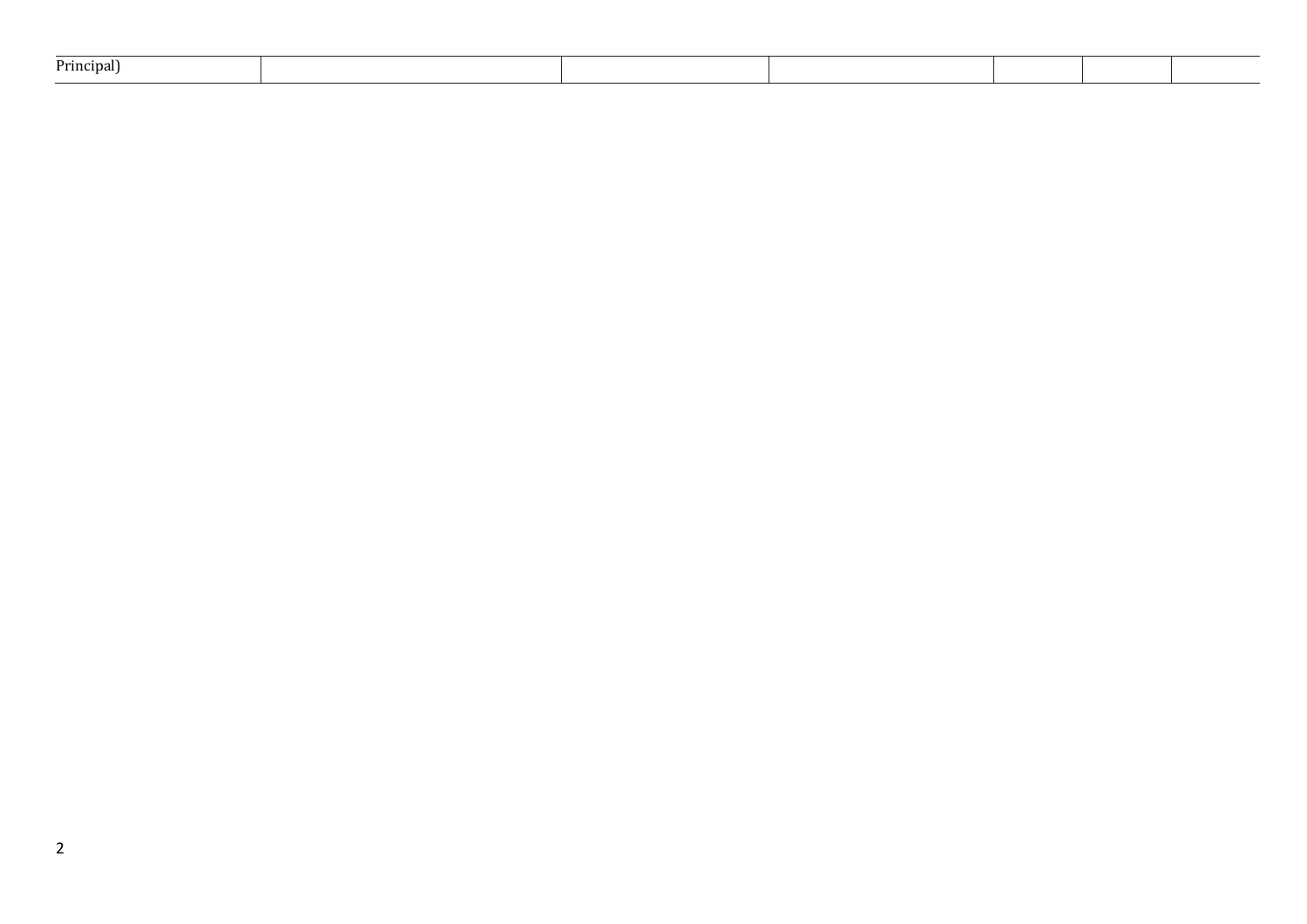## **2. Board workplan - 2020**

|                                     |                                                                                 | <b>Board meeting</b><br>dates(TBC)                      |                                                                                      |                                                  |                                                     |                                                                      |                                      |                                                     |                                           |
|-------------------------------------|---------------------------------------------------------------------------------|---------------------------------------------------------|--------------------------------------------------------------------------------------|--------------------------------------------------|-----------------------------------------------------|----------------------------------------------------------------------|--------------------------------------|-----------------------------------------------------|-------------------------------------------|
| <b>Area for review</b>              | 21 Feb                                                                          | 21 March                                                | 30 May                                                                               | 20 June                                          | 22 August                                           | 25 Sept                                                              | 31 Oct                               | 14 Nov                                              | 28 Nov                                    |
| Charter/strategic plan              | Confirm and<br>approve<br>charter. Submit<br>to MOE by 1 <sup>st</sup><br>March |                                                         | Annual aims/goals regularly reviewed and reported to BOT through Principal's reports |                                                  |                                                     |                                                                      | Review of<br>strategic plan          | Approve next<br>plan for 2020                       | Analysis of variance<br>Annual plan draft |
| Strategic aims                      | Nurturing Our<br>Students'<br>Relationships<br>with Christ                      | <b>Raising Student</b><br>Achievement                   | Delivering a<br><b>Broader</b><br>Curriculum                                         | Encouraging<br>Staff Growth &<br>Development     | Development<br>of School Site                       | <b>Building Our</b><br>Cultural<br>Connections                       | Review of<br>Strategic<br>Aims/goals |                                                     |                                           |
| Policies & Procedures               | Documentation &<br><b>Review Policy</b>                                         | lealth & Safety<br>Policy<br>Anti-bullying<br>Procedure | Finance &<br><b>Property Policy</b><br><b>Fixed Assets</b><br>procedure              | Legislation<br>Policy<br>Complaints<br>Procedure | Personnel<br>Policy<br>Unit allocation<br>procedure | <b>Curriculum Policy</b><br>EOTC (Outdoor<br>Education)<br>procedure |                                      |                                                     | Role of the chair                         |
| Student progress and<br>achievement | Student<br>achievement<br>targets                                               | Special<br>education<br>needs                           | <b>STEAM</b><br>update<br>report                                                     |                                                  | Mid-year<br>student<br>achievement                  | Religious<br>Education                                               |                                      |                                                     |                                           |
| Human resources                     | Principal<br>appointment<br>revisited                                           |                                                         | Principal<br>performance<br>agreement<br>approved                                    |                                                  |                                                     | 2021 staffing<br>needs<br>analysis,<br>vacancies                     | Staff appraisal<br>report            | Formal review<br>report<br>principal<br>performance |                                           |
| Curriculum                          |                                                                                 |                                                         | Science                                                                              | English                                          |                                                     | Maths                                                                | PE/Sport                             |                                                     |                                           |
| <b>Budget</b>                       | Approved                                                                        | Monitor                                                 | Monitor                                                                              | Mid-year<br>review                               | Monitor                                             |                                                                      |                                      | 20xx draft                                          |                                           |
| New local initiatives               |                                                                                 | St Ignatius<br><b>Catholic School</b>                   |                                                                                      |                                                  |                                                     |                                                                      |                                      |                                                     |                                           |

10